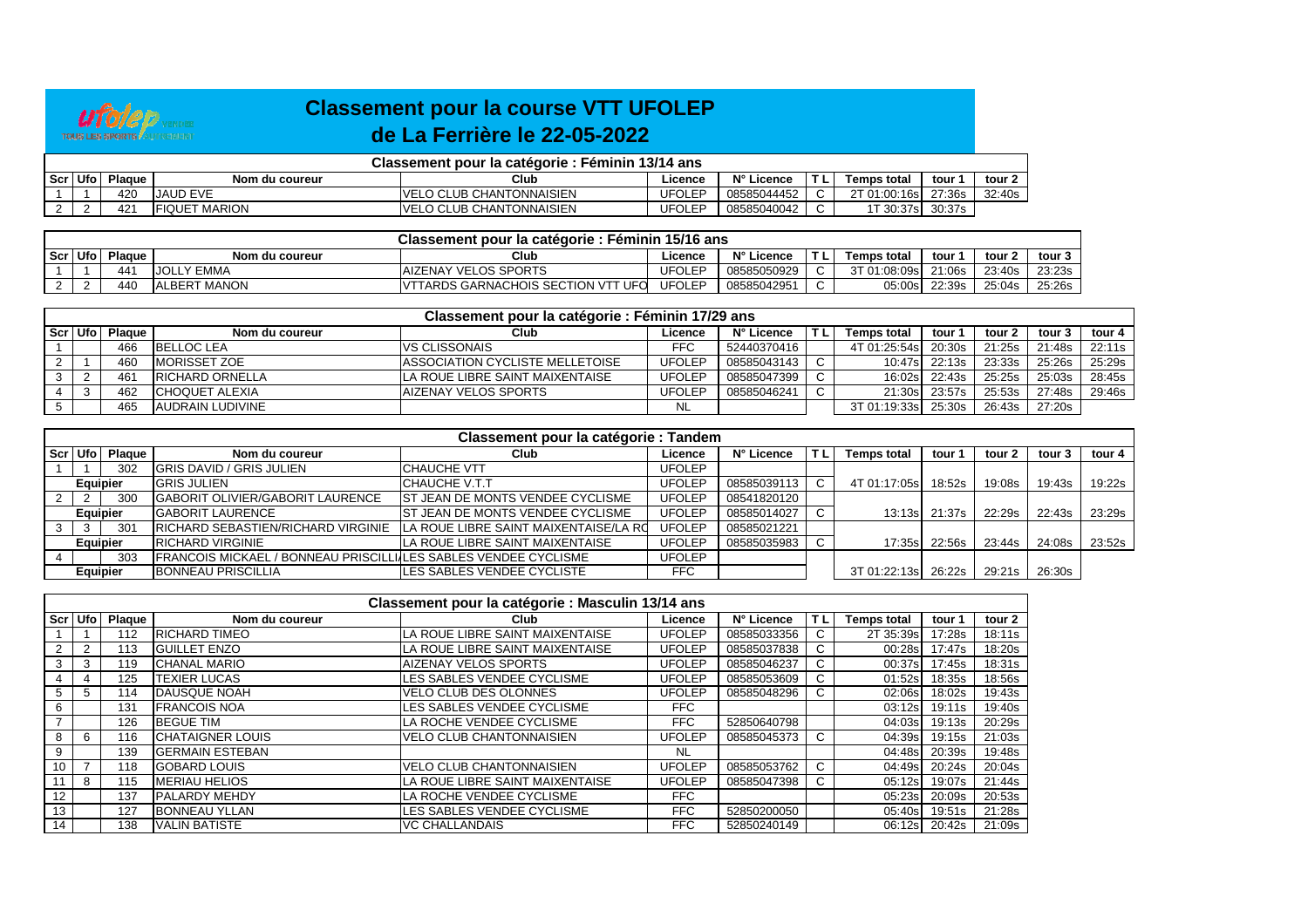| 15 |    | 117 | <b>TURPAUD SACHA</b>       | SOCIETE VELOCIPEDIQUE FONTENAY     | <b>UFOLEP</b> | 08585045031 | $\sim$<br>U | 06:22s    | 20:26s        | 21:35s |
|----|----|-----|----------------------------|------------------------------------|---------------|-------------|-------------|-----------|---------------|--------|
| 16 |    | 128 | <b>BROSSARD EVAN</b>       | LA ROCHE VENDEE CYCLISME           | <b>FFC</b>    | 52850640895 |             | 08:50s    | 21:48s        | 22:41s |
| 17 | 10 | 120 | <b>CHEVALIER LOUISON</b>   | VTTARDS GARNACHOIS SECTION VTT UFO | <b>UFOLEP</b> | 08585040586 | U           | 09:26s    | 20:36s        | 24:29s |
| 18 | 11 | 121 | <b>AUDRAIN ESTEBAN</b>     | VTTARDS GARNACHOIS SECTION VTT UFO | <b>UFOLEP</b> | 08585040191 | U           | 10:11s    | 21:53s        | 23:57s |
| 19 | 12 | 124 | <b>CARDIN ELIOTH</b>       | <b>VELO CLUB DES OLONNES</b>       | <b>UFOLEP</b> | 08585048063 |             | 10:13s    | 20:22s        | 25:30s |
| 20 |    | 134 | <b>ILEGRIS KYLIAN</b>      | LA ROCHE VENDEE CYCLISME           | <b>FFC</b>    |             |             | 10:25s    | 23:34s        | 22:30s |
| 21 |    | 130 | <b>CHARRIER ARTHUS</b>     | <b>SV FONTENAISIENNE</b>           | <b>FFC</b>    |             |             | 11:20s    | 22:49s        | 24:10s |
| 22 |    | 132 | <b>GICQUEL FLORIAN</b>     | <b>CAP SPORT</b>                   | <b>FFC</b>    |             |             | 11:48s    | 23:20s        | 24:07s |
| 23 |    | 133 | <b>JOLY TITOUAN</b>        | LES SABLES VENDEE CYCLISME         | <b>FFC</b>    |             |             | 11:56s    | 23:32s        | 24:03s |
| 24 | 13 | 123 | <b>BLONDE MATHIS</b>       | <b>VELO CLUB DES OLONNES</b>       | <b>UFOLEP</b> | 08585052546 | ◡           | 13:32s    | 24:17s        | 24:54s |
| 25 | 14 | 122 | <b>COFFINEAU THOMAS</b>    | <b>VELO CLUB CHANTONNAISIEN</b>    | <b>UFOLEP</b> | 08585045374 | U           | 15:02s    | 25:08s        | 25:33s |
| 26 |    | 135 | <b>ILETSCHER ALEXANDRE</b> | LA ROCHE VENDEE CYCLISME           | <b>FFC</b>    |             |             |           | 19:15s 21:11s | 33:43s |
| 27 |    | 129 | <b>BROSSARD MAXIME</b>     | <b>ICHAUCHE VTT</b>                | <b>FFC</b>    |             |             | 20:03s    | 24:48s        | 30:54s |
| 28 | 15 | 111 | <b>MAROT REMY</b>          | <b>VELO CLUB CHANTONNAISIEN</b>    | <b>UFOLEP</b> | 08585052511 | U           | 1T 19:06s | 19:06s        |        |

|                 |                |               |                          | Classement pour la catégorie : Masculin 15/16 ans |               |             |                    |        |        |        |
|-----------------|----------------|---------------|--------------------------|---------------------------------------------------|---------------|-------------|--------------------|--------|--------|--------|
|                 | Scr Ufo        | <b>Plaque</b> | Nom du coureur           | Club                                              | Licence       | N° Licence  | <b>Temps total</b> | tour   | tour 2 | tour 3 |
|                 |                | 90            | <b>NOLANE PLAIRE</b>     | LES SABLES VENDEE CYCLISTE                        | FFC           |             | 3T 49:12s          | 16:24s | 16:10s | 16:38s |
|                 |                | 86            | <b>PERRON YANN</b>       | <b>VELO CLUB CHATILLONNAIS</b>                    | <b>UFOLEP</b> | 07970157193 | 03:49s             | 16:44s | 17:38s | 18:39s |
|                 | $\overline{2}$ | 80            | <b>LAMBERT THEO</b>      | LA ROCHE VENDEE CYCLISME                          | <b>UFOLEP</b> | 08585050927 | 04:58s             | 17:30s | 18:35s | 18:05s |
|                 | 3              | 82            | <b>BLANCHARD ANTONIN</b> | LA ROCHE VENDEE CYCLISME                          | <b>UFOLEP</b> | 08585043133 | 05:01s             | 17:29s | 18:34s | 18:10s |
|                 |                | 83            | <b>BABU MARTIN</b>       | LA ROCHE VENDEE CYCLISME                          | UFOLEP        | 08585043183 | 05:13s             | 17:31s | 18:35s | 18:19s |
|                 |                | 88            | <b>CHOCTEAU LUCAS</b>    | LA ROCHE VENDEE CYCLISME                          | FFC           |             | 10:33s             | 18:07s | 20:13s | 21:25s |
|                 |                | 81            | <b>GIRAUD REMI</b>       | <b>VTTARDS GARNACHOIS SECTION VTT UFO</b>         | UFOLEP        | 08585053272 | 11:07s             | 18:26s | 21:13s | 20:40s |
| 8               |                | 87            | <b>BREMAUD JULIAN</b>    | <b>SV FONTENAISIENNE</b>                          | FFC           |             | 22:10s             | 22:07s | 23:55s | 25:20s |
|                 | 6              | 85            | <b>IMETAY NATHANAEL</b>  | <b>VELO CLUB SPORT BAZOGEAIS</b>                  | <b>UFOLEP</b> | 08585034285 | 34:10s             | 22:10s | 29:18s | 31:54s |
| 10 <sup>°</sup> |                | 84            | <b>L'HUILLIER MATHEO</b> | <b>VELO CLUB DES OLONNES</b>                      | <b>UFOLEP</b> | 08585048066 | 2T 01:10:29s       | 33:16s | 37:13s |        |
|                 |                | 89            | <b>MOUILLE EVAN</b>      | <b>VC CHALLANDAIS</b>                             | <b>FFC</b>    | 52850240467 | 1T 17:37s          | 17:37s |        |        |

|                 |                |                    |                           | Classement pour la catégorie : Masculin 17/19 ans |               |             |           |                    |        |        |        |        |        |
|-----------------|----------------|--------------------|---------------------------|---------------------------------------------------|---------------|-------------|-----------|--------------------|--------|--------|--------|--------|--------|
|                 |                | Scr   Ufo   Plaque | Nom du coureur            | Club                                              | Licence       | N° Licence  | <b>TL</b> | <b>Temps total</b> | tour   | tour 2 | tour 3 | tour 4 | tour 5 |
|                 |                | 152                | <b>IPINEAU LUCAS</b>      | TEAM LAVAL CYCLISME 53                            | FFC           | 52532750682 |           | 5T 01:20:28s       | 15:40s | 15:55s | 16:09s | 16:04s | 16:40s |
|                 |                | 145                | <b>JOBARD AIME</b>        | <b>VELO CLUB CHANTONNAISIEN</b>                   | <b>UFOLEP</b> | 08585041914 | C         | 02:00s             | 15:54s | 16:35s | 16:21s | 16:47s | 16:51s |
| 3               |                | 155                | <b>BEAUFRETON PIERROT</b> | <b>VCH LES HERBIERS</b>                           | FFC           | 52850260317 |           | 03:36s             | 15:51s | 16:28s | 16:38s | 17:45s | 17:22s |
|                 | $\overline{2}$ | 142                | <b>ICLEMENCON TRISTAN</b> | <b>VELO CLUB DES OLONNES</b>                      | <b>UFOLEP</b> | 08585044948 | C         | 13:20s             | 18:04s | 19:12s | 19:17s | 18:05s | 19:10s |
|                 | 3              | 141                | <b>ALBERT ENZO</b>        | <b>VTTARDS GARNACHOIS SECTION VTT UFO</b>         | <b>UFOLEP</b> | 08585040657 | C         | 15:04s             | 18:19s | 20:05s | 18:46s | 18:54s | 19:28s |
|                 |                | 153                | <b>RAULT DARIUS</b>       | <b>VS CLISSONAIS</b>                              | FFC           | ffc         |           | 15:50s             | 18:02s | 19:21s | 19:00s | 19:12s | 20:43s |
|                 |                | 143                | <b>GALL EWEN</b>          | VTTARDS GARNACHOIS SECTION VTT UFO                | <b>JFOLEP</b> | 08585046226 | C         | 17:02s             | 18:05s | 19:10s | 19:19s | 19:35s | 21:21s |
|                 |                | 150                | <b>ICLENET NOLAN</b>      | LA ROCHE VENDEE CYCLISME                          | <b>FFC</b>    | 52850640921 |           | 18:21s             | 18:00s | 20:03s | 20:34s | 20:42s | 19:30s |
| 9               |                | 154                | <b>CHENU BAPTISTE</b>     |                                                   | <b>NL</b>     |             |           | 18:39s             | 18:28s | 19:03s | 20:22s | 20:27s | 20:47s |
| 10              | -5             | 144                | <b>CRAIPEAU SAMUEL</b>    | SOCIETE VELOCIPEDIQUE FONTENAY                    | <b>UFOLEP</b> | 08585053075 | C         | 18:54sl            | 18:58s | 20:03s | 19:30s | 20:11s | 20:40s |
|                 | 6              | 149                | <b>BOUCHAND SIMON</b>     | SOCIETE VELOCIPEDIQUE FONTENAY                    | <b>UFOLEP</b> | 08585048311 | C         | 19:57sl            | 18:56s | 19:31s | 20:03s | 20:33s | 21:22s |
| 12              |                | 151                | <b>IDENIAUD NATHAN</b>    | <b>VS CLISSONAIS</b>                              | FFC           | 52440370301 |           | 4T 01:21:55s       | 18:20s | 20:13s | 21:03s | 22:19s |        |
| 13              |                | 146                | <b>IPEDASE JORDAN</b>     | <b>VELO CLUB DES OLONNES</b>                      | <b>UFOLEP</b> | 08585045198 | C         | 03:54s             | 18:29s | 20:13s | 22:00s | 25:07s |        |
| 14              | 8              | 148                | <b>PIVETEAU ROMAIN</b>    | <b>CHAUCHE V.T.T</b>                              | <b>UFOLEP</b> | 08585047972 | C         | 08:09s             | 20:43s | 22:22s | 22:41s | 24:18s |        |
| 15 <sup>1</sup> | 9              | 147                | <b>BERTON MAXIME</b>      | <b>CYCLO CLUB SERIGNE</b>                         | <b>UFOLEP</b> | 08585042857 |           | 15:24sl            | 20:34s | 25:45s | 24:19s | 26:41s |        |

|     |                  |        |                              | Classement pour la catégorie : Masculin 20/29 ans |                       |                            |                          |                                 |       |        |          |        |        |                    |
|-----|------------------|--------|------------------------------|---------------------------------------------------|-----------------------|----------------------------|--------------------------|---------------------------------|-------|--------|----------|--------|--------|--------------------|
| Scr | $116 -$<br>טוט ו | Plague | Nom du coureur               | Club                                              | Licence               | $N^{\circ}$ Lio<br>Licence | $\overline{\phantom{0}}$ | Temps tota.                     | tour  | tour   | ∴ tour ⊺ | tour   | tour 5 | tour⊹<br>ъ.        |
|     |                  |        | $\sim$ 110<br>LBER1<br>LUUIS | $11 - 7$<br>CHAUCHE<br>.                          | $1 - 21 - 1$<br>טו שנ | 0858504879                 |                          | CTA.22.55.<br>ဘေဒ၊<br>בככבו טוס | 4:58s | 15:55s | 15:39s   | 15:36s | 15:50s | 15.57c<br>ن ، ن. ب |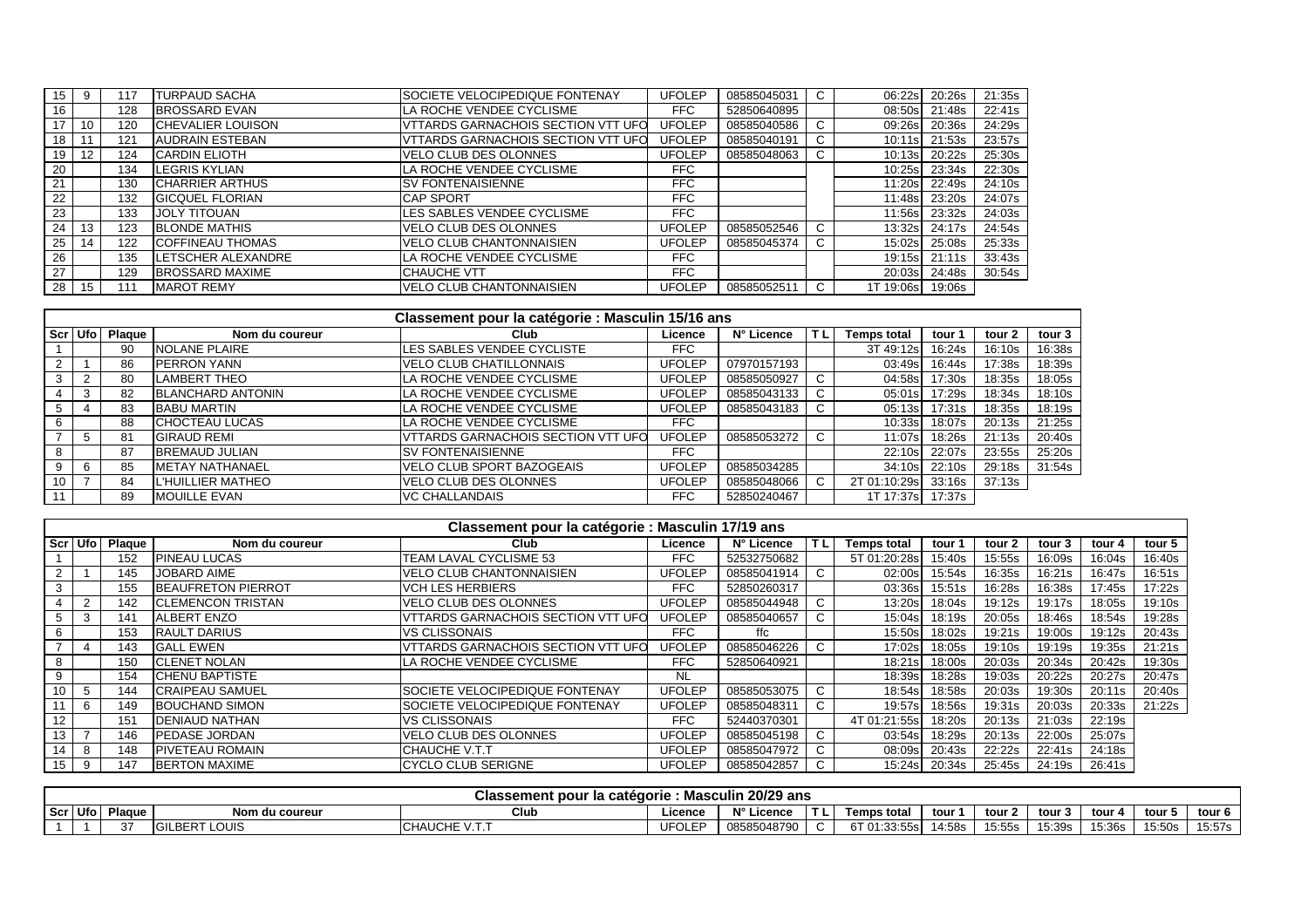|   | 39 | <b>IPEQUIN BAPTISTE</b> | <b>VCH LES HERBIERS</b>                    | FFC.          |             | 06:38s        | 15:53s        | 17:13s | 17:11s | 16:48s | 16:09s | 17:19s |
|---|----|-------------------------|--------------------------------------------|---------------|-------------|---------------|---------------|--------|--------|--------|--------|--------|
|   |    | <b>RIVALIN MALVIN</b>   | VTTARDS GARNACHOIS SECTION VTT UFO         | <b>UFOLEP</b> | 08585025426 | 08:41s        | 15:19s        | 16:41s | 17:12s | 17:02s | 17:29s | 18:53s |
|   | 30 | <b>GAMBERT YVAN</b>     | <b>IVTTARDS GARNACHOIS SECTION VTT UFO</b> | UFOLEP        | 08585053658 | 5T 01:34:52sl | 17:50s        | 19:04s | 19:01s | 19:48s | 19:09s |        |
|   | 31 | <b>BAUDOUIN LEO</b>     | ICYCLO CLUB SERIGNE                        | <b>UFOLEP</b> | 08585027133 | 00:24s        | 17:43s        | 19:12s | 19:00s | 19:49s | 19:32s |        |
|   | 32 | BAPTISTE GREGORY        | <b>ISOCIETE VELOCIPEDIQUE FONTENAY</b>     | <b>UFOLEP</b> | 08585031482 | 11:25s        | 19:39s        | 21:28s | 21:10s | 20:37s | 23:23s |        |
| b | 36 | <b>MICHAUD THOMAS</b>   | ASSOCIATION CYCLISTE MELLETOISE            | UFOLEP        | 08585042553 | 4T 01:17:31s  | 17:53s        | 19:00s | 19:30s | 21:08s |        |        |
|   |    | <b>BERTON RYAN</b>      | ICYCLO CLUB SERIGNE                        | <b>UFOLEP</b> | 08585045201 |               | 16:38s 20:50s | 23:34s | 24:47s | 24:58s |        |        |
| 8 |    | <b>POUCLET NICOLAS</b>  | VELO CLUB DES OLONNES                      | UFOLEP        | 08585046264 |               | 27:21s 21:28s | 36:39s | 22:54s | 23:51s |        |        |
|   | 38 | <b>GICQUEL DYLAN</b>    | <b>VELO SPORT VALLETAIS</b>                | <b>FFC</b>    |             | 3T 59:43s     | 17:55s        | 20:56s | 20:52s |        |        |        |

|     |                    |                          | Classement pour la catégorie : Masculin 30/39 ans |               |             |               |        |        |        |        |        |        |
|-----|--------------------|--------------------------|---------------------------------------------------|---------------|-------------|---------------|--------|--------|--------|--------|--------|--------|
|     | Scr   Ufo   Plaque | Nom du coureur           | Club                                              | Licence       | N° Licence  | Temps total   | tour 1 | tour 2 | tour 3 | tour 4 | tour 5 | tour 6 |
|     | 220                | <b>ICHANTREAU JULIEN</b> | <b>VITARDS GARNACHOIS SECTION VTT UFO</b>         | <b>UFOLEP</b> | 08585032529 | 6T 01:39:11sl | 16:26s | 16:33s | 16:35s | 16:09s | 16:29s | 16:59s |
|     | 224                | JOUSSEAUME FRANCOIS      | <b>SOCIETE VELOCIPEDIQUE FONTENAY</b>             | <b>UFOLEP</b> | 08585052571 | 08:54s        | 17:36s | 17:30s | 18:07s | 18:09s | 18:19s | 18:24s |
| -3  | 221                | JOUSSEAUME NICOLAS       | <b>SOCIETE VELOCIPEDIQUE FONTENAY</b>             | <b>UFOLEP</b> | 08585052573 | 10:37s        | 17:17s | 17:54s | 18:05s | 18:38s | 19:02s | 18:52s |
|     | 226                | <b>BARON GAEL</b>        | <b>CHAUCHE VTT</b>                                | <b>FFC</b>    |             | 11:05s        | 17:42s | 17:52s | 18:07s | 18:34s | 19:09s | 18:52s |
|     | 222                | <b>FONTI ANTHONY</b>     | IST JEAN DE MONTS VENDEE CYCLISME                 | <b>UFOLEP</b> | 08585051306 | 17:43sl       | 17:48s | 19:14s | 19:56s | 20:03s | 21:02s | 18:51s |
|     | 225                | <b>OIRY ROMAIN</b>       | <b>IST JEAN DE MONTS VENDEE CYCLISME</b>          | <b>UFOLEP</b> | 08585035828 | 19:16s        | 18:04s | 19:18s | 19:26s | 20:12s | 21:02s | 20:25s |
|     | 227                | POIRIER VALENTIN         | <b>ANGERS METROPOLE CYCLISME 49</b>               | <b>FFC</b>    | 52492510568 | 20:16s        | 18:33s | 19:14s | 20:03s | 20:18s | 20:19s | 21:00s |
| - 6 | 223                | <b>BILLET FABIEN</b>     | <b>ST JEAN DE MONTS VENDEE CYCLISME</b>           | <b>UFOLEP</b> | 08585032179 | 5T 01:39:58s  | 18:31s | 18:48s | 19:40s | 21:22s | 21:37s |        |
|     | 229                | <b>GUIBERT PIERRE</b>    | VELO CLUB DES OLONNES                             | <b>UFOLEP</b> | 08585053698 | 04:31s        | 18:23s | 19:37s | 20:26s | 22:36s | 23:27s |        |

| Classement pour la catégorie : Masculin 40/49 ans |    |                |                          |                                           |               |             |    |                    |        |        |        |        |        |        |
|---------------------------------------------------|----|----------------|--------------------------|-------------------------------------------|---------------|-------------|----|--------------------|--------|--------|--------|--------|--------|--------|
|                                                   |    | Scr Ufo Plaque | Nom du coureur           | Club                                      | Licence       | N° Licence  | ΠL | <b>Temps total</b> | tour 1 | tour 2 | tour 3 | tour 4 | tour 5 | tour 6 |
|                                                   |    | 22             | BARRETEAU CHARLES        | LES SABLES VENDEE CYCLISME                | <b>UFOLEP</b> | 08585032181 |    | 6T 01:50:31s       | 17:56s | 18:05s | 18:13s | 18:18s | 18:52s | 19:07s |
|                                                   |    | 32             | <b>MORILLEAU RUDY</b>    | <b>GUIDON MACHECOULAIS</b>                | <b>FFC</b>    |             |    | 00:18s             | 18:00s | 18:09s | 18:28s | 18:34s | 18:56s | 18:42s |
| 3                                                 |    | 21             | <b>BONNEAU RAYNALD</b>   | <b>VTTARDS GARNACHOIS SECTION VTT UFO</b> | <b>UFOLEP</b> | 08585025303 |    | 02:50s             | 18:10s | 18:21s | 18:56s | 19:00s | 19:27s | 19:27s |
|                                                   | 3  | 20             | <b>GAGNEUX ERIC</b>      | VELO CLUB CHANTONNAISIEN                  | <b>UFOLEP</b> | 08585002929 |    | 04:39sl            | 18:08s | 18:34s | 19:01s | 19:20s | 19:41s | 20:26s |
|                                                   |    | 31             | <b>GRANGE MATHIEU</b>    | <b>IEC BOUGUENAISIEN</b>                  | FFC           |             |    | 05:20s             | 18:06s | 18:31s | 19:08s | 19:25s | 20:24s | 20:17s |
| 6                                                 |    | 29             | <b>MERIAU BENOIT</b>     | LA ROUE LIBRE SAINT MAIXENTAISE           | <b>UFOLEP</b> | 08585021651 |    | 05:26s             | 19:13s | 19:00s | 19:22s | 19:32s | 19:32s | 19:18s |
|                                                   |    | 25             | YOU CEDRIC               | IVELO CLUB CHANTONNAISIEN                 | <b>UFOLEP</b> | 08585052513 |    | 08:12sl            | 18:59s | 20:06s | 20:20s | 19:51s | 19:47s | 19:40s |
|                                                   |    | 23             | <b>DURAND GAETAN</b>     | VELO CLUB DES OLONNES                     | <b>UFOLEP</b> | 08585043493 |    | 08:23s             | 18:57s | 19:42s | 19:45s | 19:29s | 20:31s | 20:30s |
| 9                                                 |    | 33             | <b>ISTEVE PLAIRE</b>     | <b>ILES SABLES VENDEE CYCLISTE</b>        | <b>FFC</b>    |             |    | 08:33sl            | 17:41s | 18:06s | 18:23s | 18:45s | 21:55s | 24:14s |
| 10                                                |    | 24             | <b>MASSOT JOHNNY</b>     | IVELO CLUB CHANTONNAISIEN                 | <b>UFOLEP</b> | 08585018926 |    | 10:34s             | 19:01s | 19:52s | 19:59s | 20:17s | 20:34s | 21:22s |
| 44                                                |    | 30             | <b>BONNEAU MICKAE</b>    | <b>ILES SABLES VENDEE CYCLISME</b>        | FFC           | 52850200050 |    | 5T 01:50:40s       | 20:45s | 22:37s | 22:19s | 21:53s | 23:06s |        |
| 12                                                |    | 26             | <b>PIVETEAU EMMANUEL</b> | ICHAUCHE V.T.T                            | <b>UFOLEP</b> | 08585047970 |    | 04:19sl            | 21:36s | 22:53s | 23:07s | 23:42s | 23:41s |        |
| 13                                                |    | 34             | <b>OTTAVI RAPHAEL</b>    |                                           | <b>NL</b>     |             |    | 4T 01:42:27s       | 24:49s | 25:34s | 26:00s | 26:04s |        |        |
| 14                                                | 9  | 27             | <b>JAUD SEBASTIEN</b>    | <b>IVELO CLUB CHANTONNAISIEN</b>          | <b>UFOLEP</b> | 08585003383 |    | 19:03s             | 27:54s | 29:15s | 32:37s | 31:44s |        |        |
| 15                                                | 10 | 28             | <b>POUVREAU GILDAS</b>   | VELO CLUB DES OLONNES                     | <b>UFOLEP</b> | 08585040458 |    | 33:04s             | 32:22s | 33:18s | 35:53s | 33:58s |        |        |

|         | Classement pour la catégorie : Masculin 50/59 ans |        |                          |                                          |               |             |    |                    |        |        |        |        |        |
|---------|---------------------------------------------------|--------|--------------------------|------------------------------------------|---------------|-------------|----|--------------------|--------|--------|--------|--------|--------|
| Scr Ufo |                                                   | Plague | Nom du coureur           | Club                                     | Licence       | N° Licence  | TL | <b>Temps total</b> | tour ′ | tour 2 | tour 3 | tour 4 | tour 5 |
|         |                                                   | 86     | <b>VITELLI NICOLAS</b>   |                                          | NL            | NL.         |    | 5T 01:35:43s       | 18:28s | 18:34s | 19:13s | 19:32s | 19:56s |
|         |                                                   | 84     | PERS STEPHANE            | <b>VS CLISSONAIS</b>                     | <b>FFC</b>    | 52440040189 |    | 01:23s             | 18:30s | 18:57s | 19:39s | 19:55s | 20:05s |
|         |                                                   | 82     | <b>GIRET CHRISTIAN</b>   | ASSOCIATION CYCLISTE MELLETOISE          | UFOLEP        | 08585052493 |    | 03:22s             | 19:05s | 19:49s | 19:45s | 20:06s | 20:20s |
|         |                                                   | 72     | <b>FAIVRE JEAN-LUC</b>   | ICHAUCHE V.T.T                           | <b>UFOLEP</b> | 08585053587 |    | 03:49s             | 19:20s | 19:33s | 19:45s | 20:33s | 20:21s |
|         |                                                   |        | LORTIE DENIS             | <b>IST JEAN DE MONTS VENDEE CYCLISME</b> | UFOLEP        | 08585013414 |    | 06:34s             | 19:18s | 19:52s | 20:05s | 21:06s | 21:56s |
| 6       |                                                   | 73     | <b>CHANAL CHRISTOPHE</b> | <b>AIZENAY VELOS SPORTS</b>              | UFOLEP        | 08585046238 |    | 09:57s             | 19:29s | 20:13s | 21:18s | 22:13s | 22:27s |
|         |                                                   | 74     | <b>BLONDE OLIVIER</b>    | <b>VELO CLUB DES OLONNES</b>             | <b>UFOLEP</b> | 08585052547 |    | 12:31s             | 20:32s | 21:58s | 21:29s | 21:51s | 22:24s |
| 8       |                                                   | 85     | <b>BOURDEAU ERIC</b>     |                                          | NL            |             |    | 17:45s             | 21:55s | 22:48s | 22:31s | 23:02s | 23:12s |